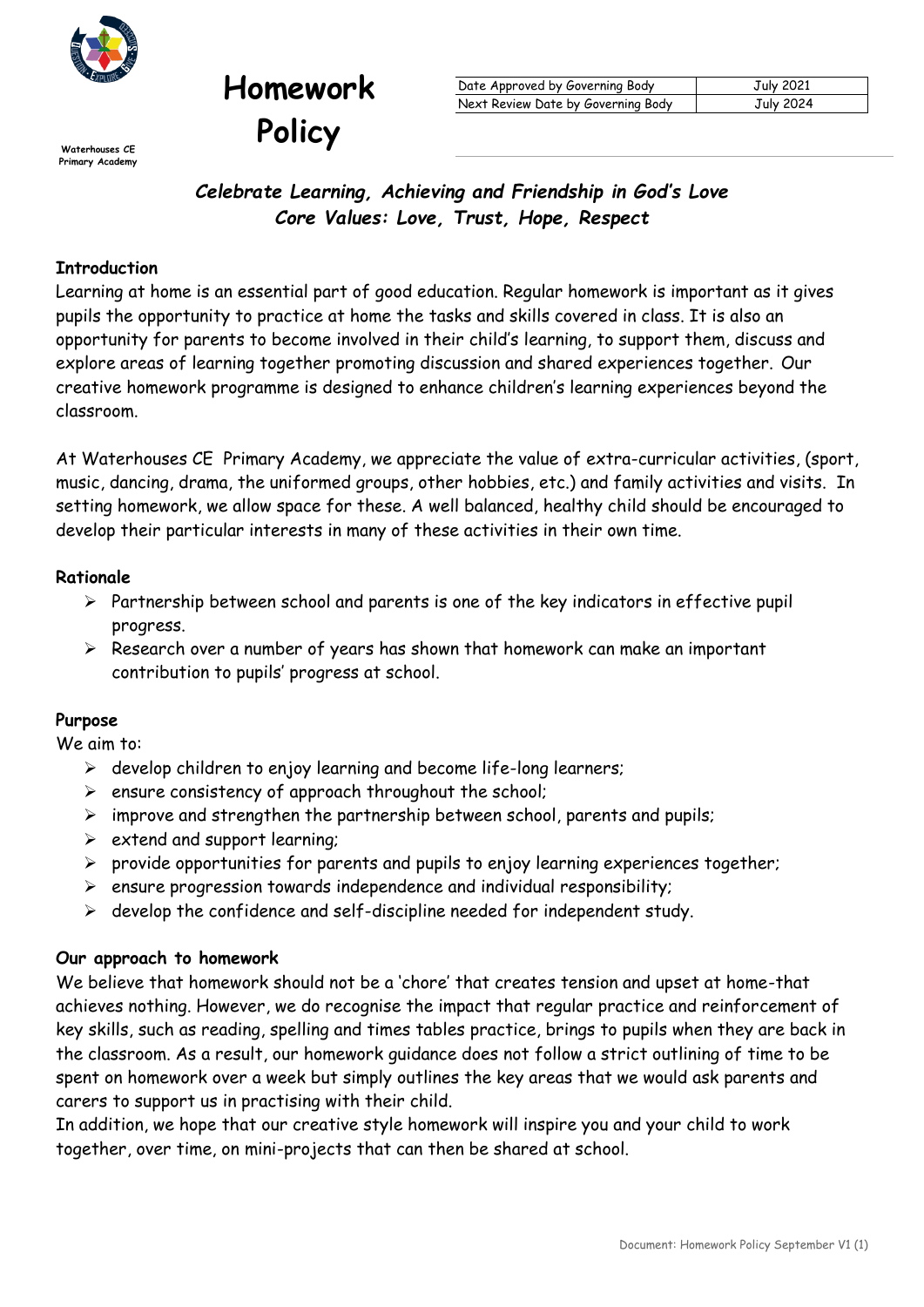### **Roles and responsibilities**

## **The role of teaching staff:**

- $\triangleright$  to clearly communicate homework expectations to children and parents/carers;
- $\triangleright$  to provide a range of creative homework activities to develop and extend learning as well as providing opportunities to practise key English and Mathematics skills.
- $\triangleright$  to ensure the children have a clear understanding of the tasks involved and a common understanding of the high expectations held of them individually according to their ability;
- $\triangleright$  to monitor completion of homework and provide feedback to children and parents;
- $\triangleright$  to celebrate homework successes in class.

## **The role of pupils:**

- $\triangleright$  to make full use of all the opportunities they are presented with;
- $\triangleright$  to understand the homework that is set.
- $\triangleright$  to attempt activities with maximum effort and to the best of their ability;
- $\triangleright$  to ask for help from teaching staff or parents if necessary
- $\triangleright$  to be organised so that necessary books and equipment are not left at school.
- $\triangleright$  to take responsibility for handing in the completed task on the agreed day.

## **The role of parents and carers**

- $\triangleright$  to provide encouragement and support for homework efforts;
- $\triangleright$  to provide a comfortable, quiet homework area away from distractions;
- $\triangleright$  to giving due importance to non-written tasks such as hearing reading and assisting in the learning of times tables and weekly spellings;
- > to sign the homework record to indicate that work has been completed and share successes or concerns with the class teacher;
- $\triangleright$  to discuss with the class teacher if homework is becoming a difficulty for children or for parents.

# **Supporting Children with Additional Needs**

Children with additional needs will receive homework that reflects their ability. Home learning tasks related to practising basic skills, may be differentiated by the teacher according to the child's ability and according to their Individual Educational Plans.

Some homework will be of a creative nature and children should complete the task to the best of their ability. Tasks must have very clear explanations/instructions- both verbally to the child and written to the parent to ensure there is a clear understanding of what is expected from the homework. If necessary a dialogue with the parent may take place to reinforce this further.

The purpose of creative homework is that it is varied to meet the different learning styles and interests of all pupils including those with additional needs. There should be opportunities to present learning in a range of ways eg photographs, posters, pictures, mind maps and models as well as written work. The homework should be motivating and stimulating where possible and help develop social as well as other skills eg maths and word games. Support materials or equipment may be given eg a 100 square for maths tasks or items such as glue sticks or scissors if needed.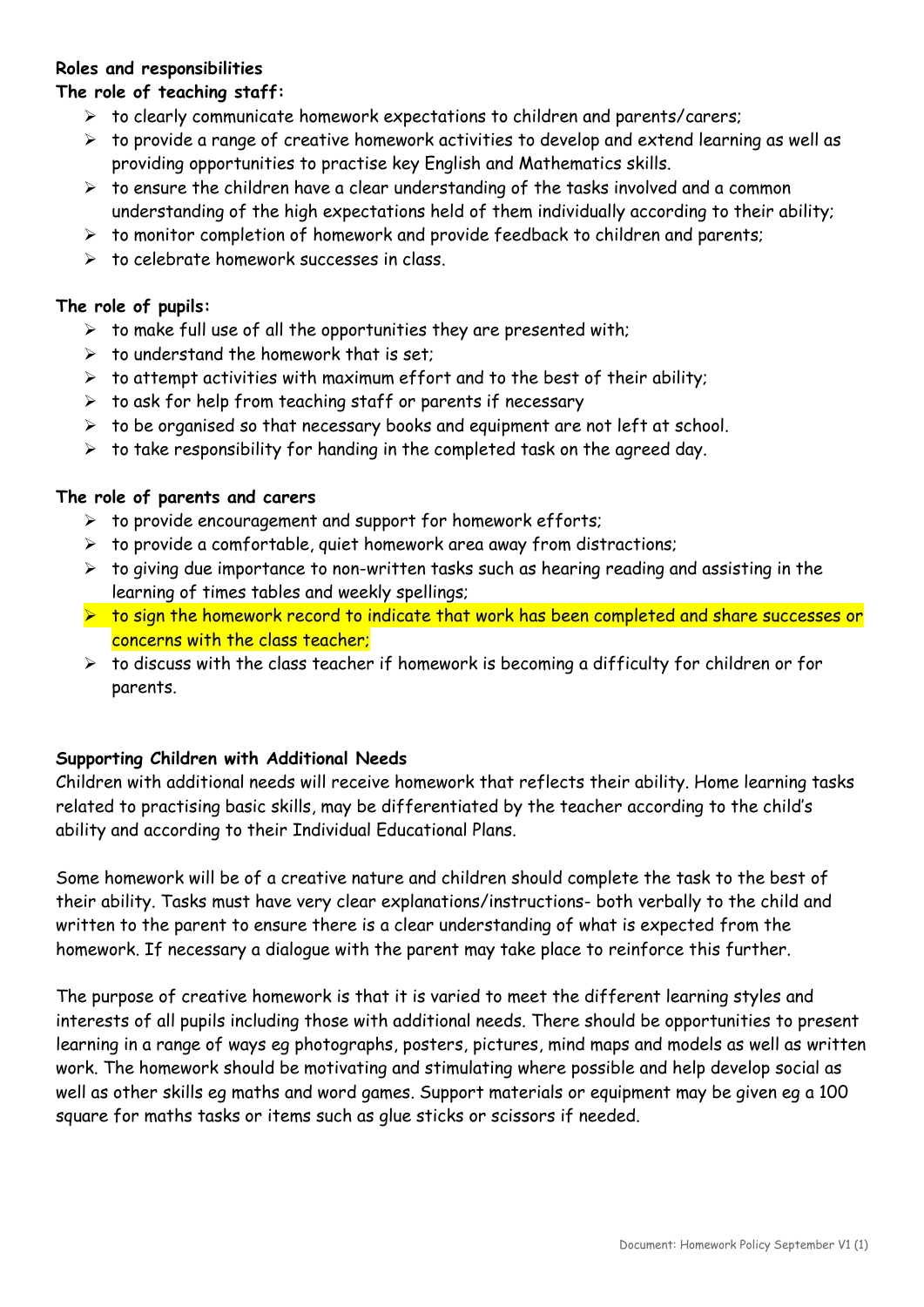### **Homework support at school**

We are able to support pupils in completing homework at school if necessary eg at breakfast or after school club or at lunchtime. This could be for a range of reasons eg for pupils who find it hard to find the time or a quiet place to complete work at home. We can also support pupils who may have problems finding resources or accessing ICT for research work. Class teachers will discuss with parents and children if they would like homework to be completed at school club on a regular basis or every now and again.

### **Homework programme**

A programme of homework has been drawn up to ensure continuity and progression throughout school and consistency in the setting of homework. The programme has been developed on the following principles:

- $\triangleright$  Reading is a necessary part of homework from Reception to Year 6 which ideally should be completed each day.
- $\triangleright$  Weekly homework encourages the reinforcement of, or development in, the basic skills of mathematics and language. This will be in the form of weekly spelling lists, phonic sounds or high frequency words to learn and number bonds or times table facts to learn. These will be differentiated appropriately according to age and ability.
- $\triangleright$  Each half term a creative homework task will be set based on the class topic. This will give the children an opportunity to shine in their own talents, strengths and learning styles.

All parents and carers receive information on what their children are learning at school via newsletters and through Class Dojo. This offers further support for home learning and discussion with your child.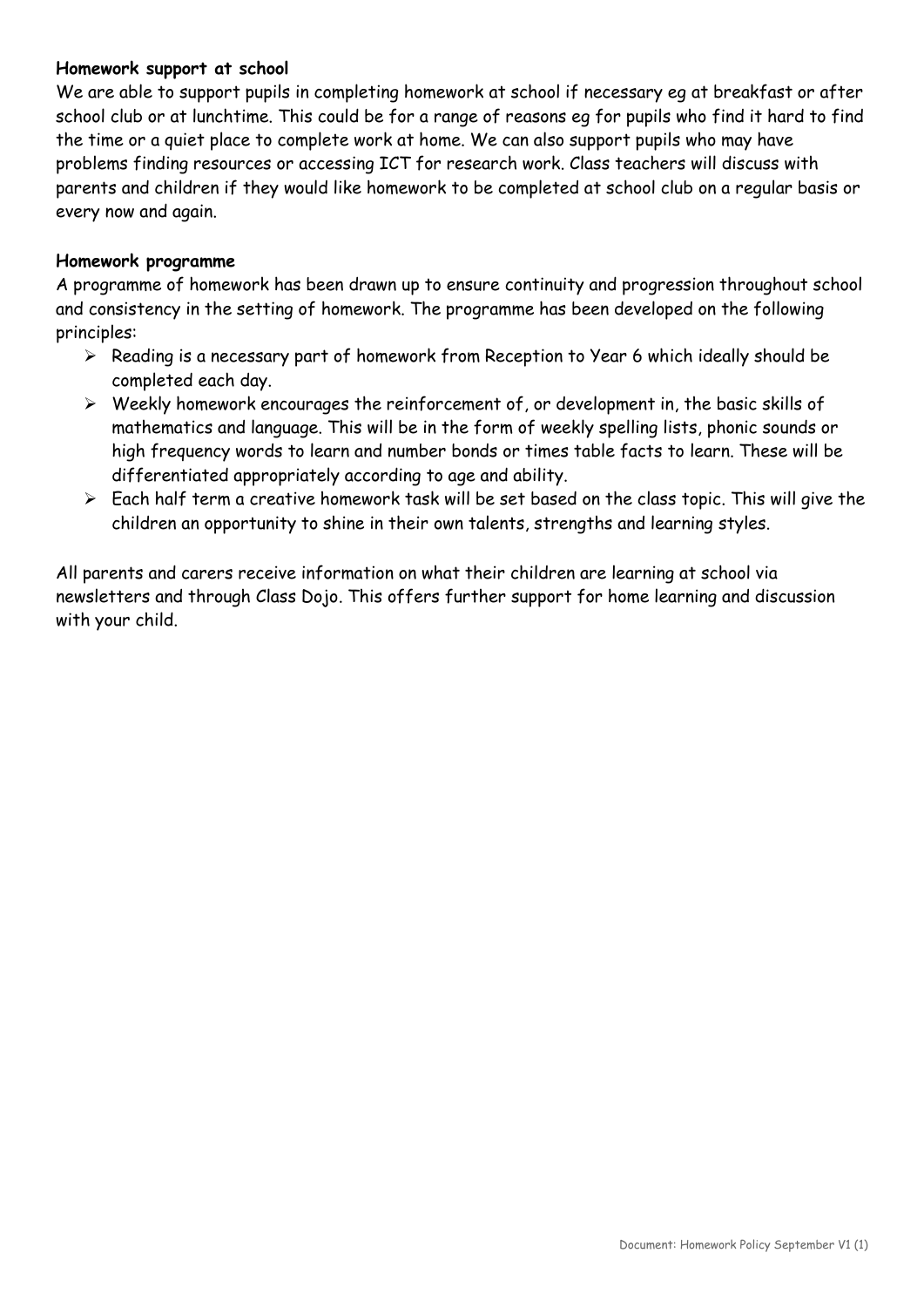The agreed homework programme is as follows:

| Year Group/Class                | Homework                                                                                                               |
|---------------------------------|------------------------------------------------------------------------------------------------------------------------|
| NURSERY AND<br><b>RECEPTION</b> | EYFS- supporting your child in being ready for school.                                                                 |
|                                 | Share stories and books together asking children questions about the                                                   |
| Ladybirds Class                 | stories.                                                                                                               |
|                                 | Learn traditional Nursery and counting rhymes.                                                                         |
|                                 | Write name - we have adopted a cursive handwriting please see a<br>teacher for support.                                |
|                                 | Enjoy mathematical experiences together eg:                                                                            |
|                                 | Counting up and down stairs, number of jumps you do, how many times<br>the swing goes up and down, number of tins etc. |
|                                 | Play shops with each other.                                                                                            |
|                                 | Measure ingredients together when baking.<br>Use the microwave - look at the timer, clock, use the remote control or   |
|                                 | telephone - recognise numbers to 20.                                                                                   |
|                                 | Recognise house and numbers on car registration plates.                                                                |
|                                 | Notice and name shapes in the environment.                                                                             |
|                                 | <u>Children are also expected to practise their 'Under the Sea'</u>                                                    |
|                                 | basic maths skill on a daily basis.                                                                                    |
|                                 | Fastening and unfastening buttons and zips and tying shoelaces -                                                       |
|                                 | getting dressed and undressed etc. etc.                                                                                |
|                                 | Use a knife and fork correctly.                                                                                        |
|                                 | Allow your child to cut out pictures from magazines and cards.                                                         |
|                                 | Key rings with letters and words to learn and reading books will be sent                                               |
|                                 | home when your child is ready.                                                                                         |
|                                 | Creative homework each half term suggests various activities to<br>support learning at school.                         |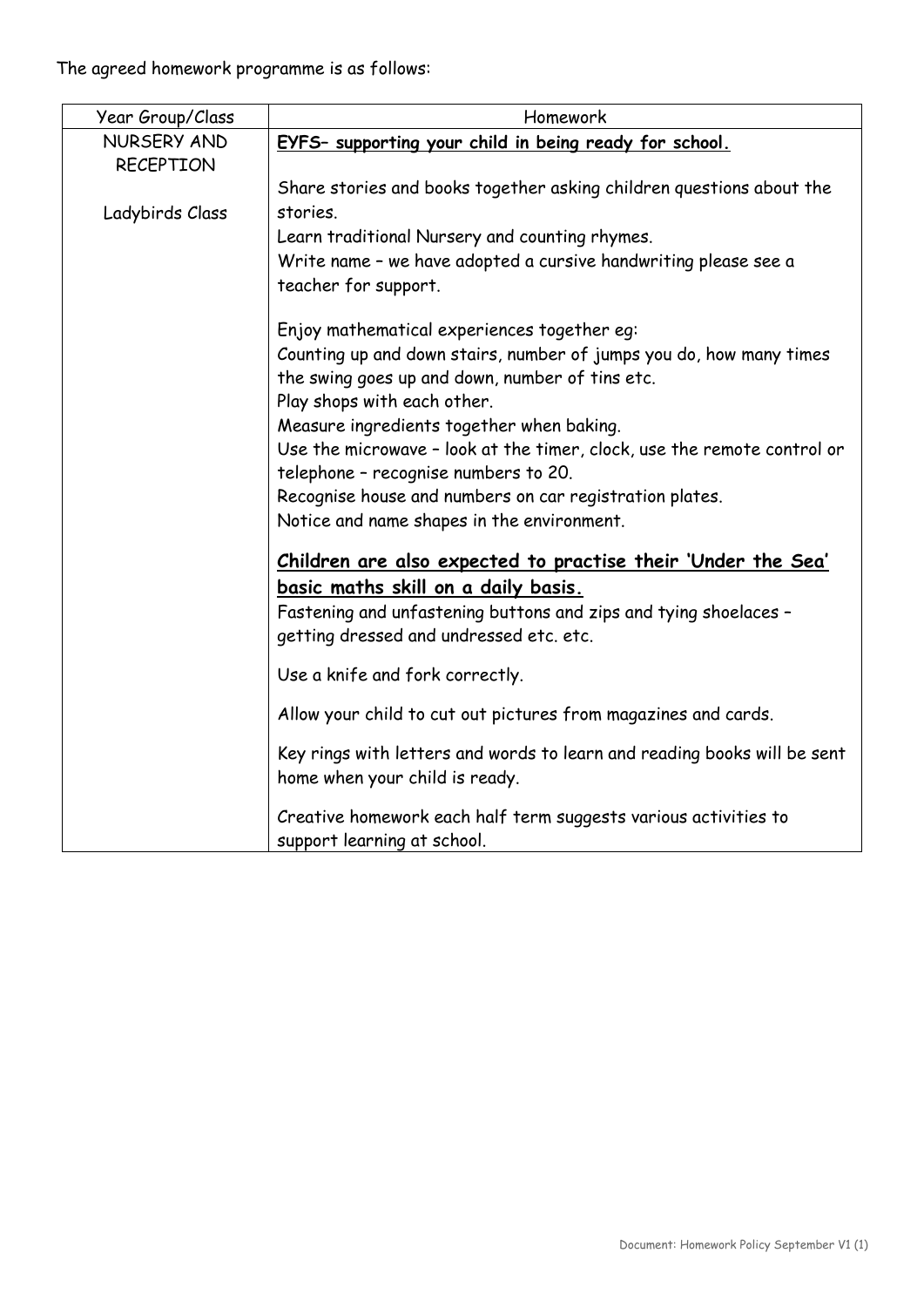| Year Group/Class                  | Homework                                                                                                                                                                                                                                                                                                 |
|-----------------------------------|----------------------------------------------------------------------------------------------------------------------------------------------------------------------------------------------------------------------------------------------------------------------------------------------------------|
| YEAR 1 & YEAR 2                   | Children are expected to read daily at home with an adult if possible.<br>Children will also receive an activity or spellings based on 'Letters and<br>Sounds' to develop the children's phonics and spellings. They will also                                                                           |
| Otters Class                      | receive a weekly spelling list. Children are also expected to practise<br>their 'Under the Sea' basic maths skill on a daily basis.                                                                                                                                                                      |
|                                   | Creative topic based homework will also be given each half term where<br>ideas for tasks to complete with the children will be suggested to<br>parents. They will cover Maths, English, Topic, Science and RE. Clear<br>guidelines on the completion of these tasks are given on the homework<br>sheets. |
|                                   | Please note that by the end of Year 2, children should be able to recall<br>and use multiplication and division facts for the 2, 5 and 10 times<br>tables.                                                                                                                                               |
|                                   | In the Spring term of Year 2 in the lead-up to SATS, the creative<br>homework will be replaced with more basic skills work in English and<br>Maths in preparation for the children's assessments. Prior to the Y1<br>phonics test, children will have real and nonsense words to practise at<br>home.    |
| YEAR 3 & YEAR 4<br>Penguins Class | Children are expected to read daily, at least 15 minutes per night is<br>recommended. Children will receive a weekly spelling list and be<br>expected to practise their 'Under the Sea' basic maths skill on a daily<br>basis.                                                                           |
|                                   | Creative topic based homework will also be given each half term where<br>ideas for tasks to complete with the children will be suggested to<br>parents. They will cover Maths, English, Topic, Science and RE. Clear<br>guidelines on the completion of these tasks are given on the homework<br>sheets. |
|                                   | Please note that by the end of Year 3, children should be able to recall<br>and use multiplication and division facts for the 3, 4 and 8 times tables.<br>By the end of Year 4, children should be able to recall and use<br>multiplication and division facts for all tables up to 12 X 12              |